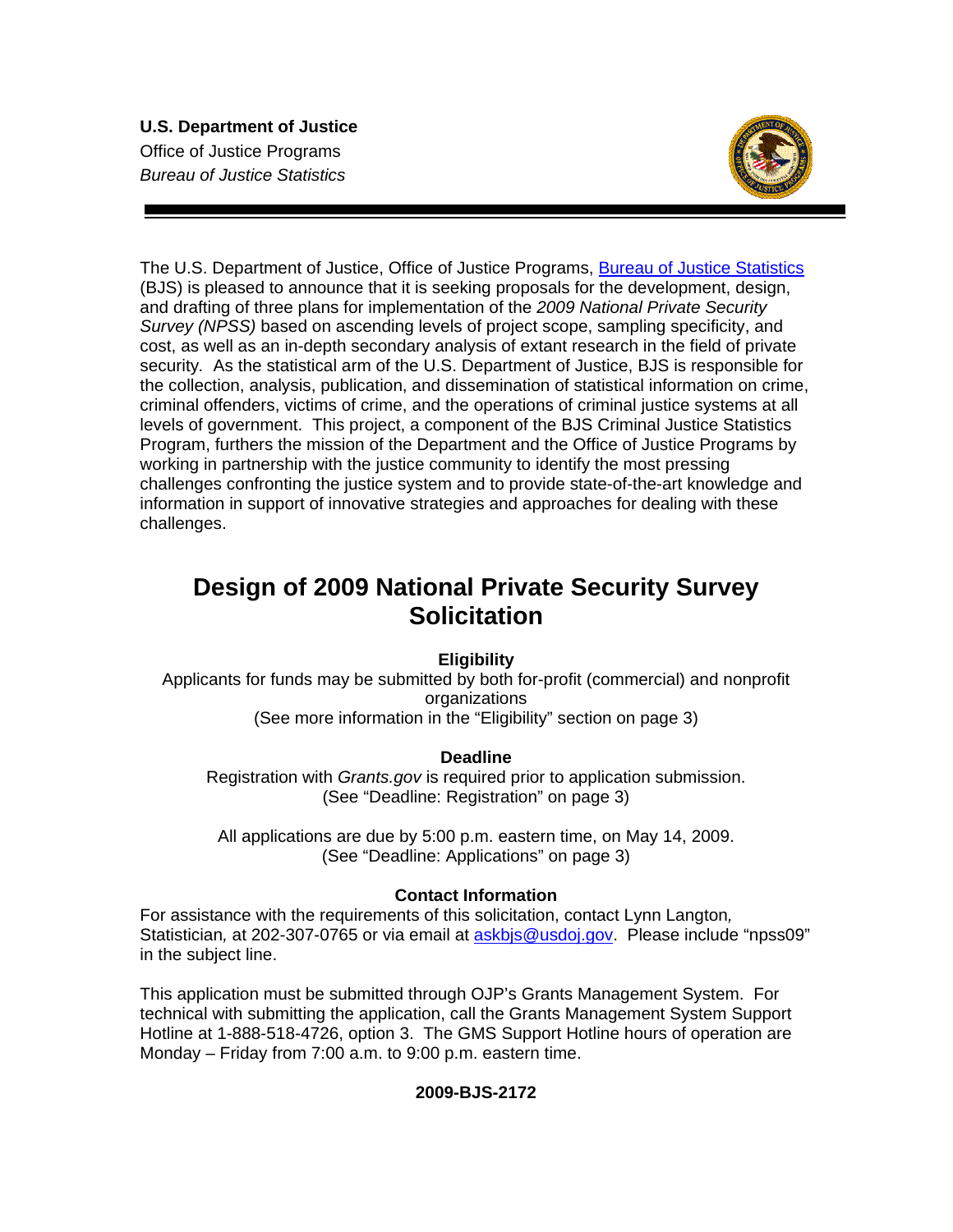## **CONTENTS**

| General statement of eligibility in accordance to program authority and/or policy<br>$\bullet$<br>Faith-Based and Other Community Organizations<br>$\bullet$<br>American Indian Tribes and Alaska Native Tribes and/or Tribal Organizations<br>$\bullet$ |
|----------------------------------------------------------------------------------------------------------------------------------------------------------------------------------------------------------------------------------------------------------|
|                                                                                                                                                                                                                                                          |
|                                                                                                                                                                                                                                                          |
|                                                                                                                                                                                                                                                          |
|                                                                                                                                                                                                                                                          |
| <b>Standard Form 424</b><br>$\bullet$<br><b>Program Narrative</b><br>$\bullet$<br><b>Budget and Budget Narrative</b><br>$\bullet$<br><b>Indirect Cost Rate Agreement</b>                                                                                 |
|                                                                                                                                                                                                                                                          |
|                                                                                                                                                                                                                                                          |
|                                                                                                                                                                                                                                                          |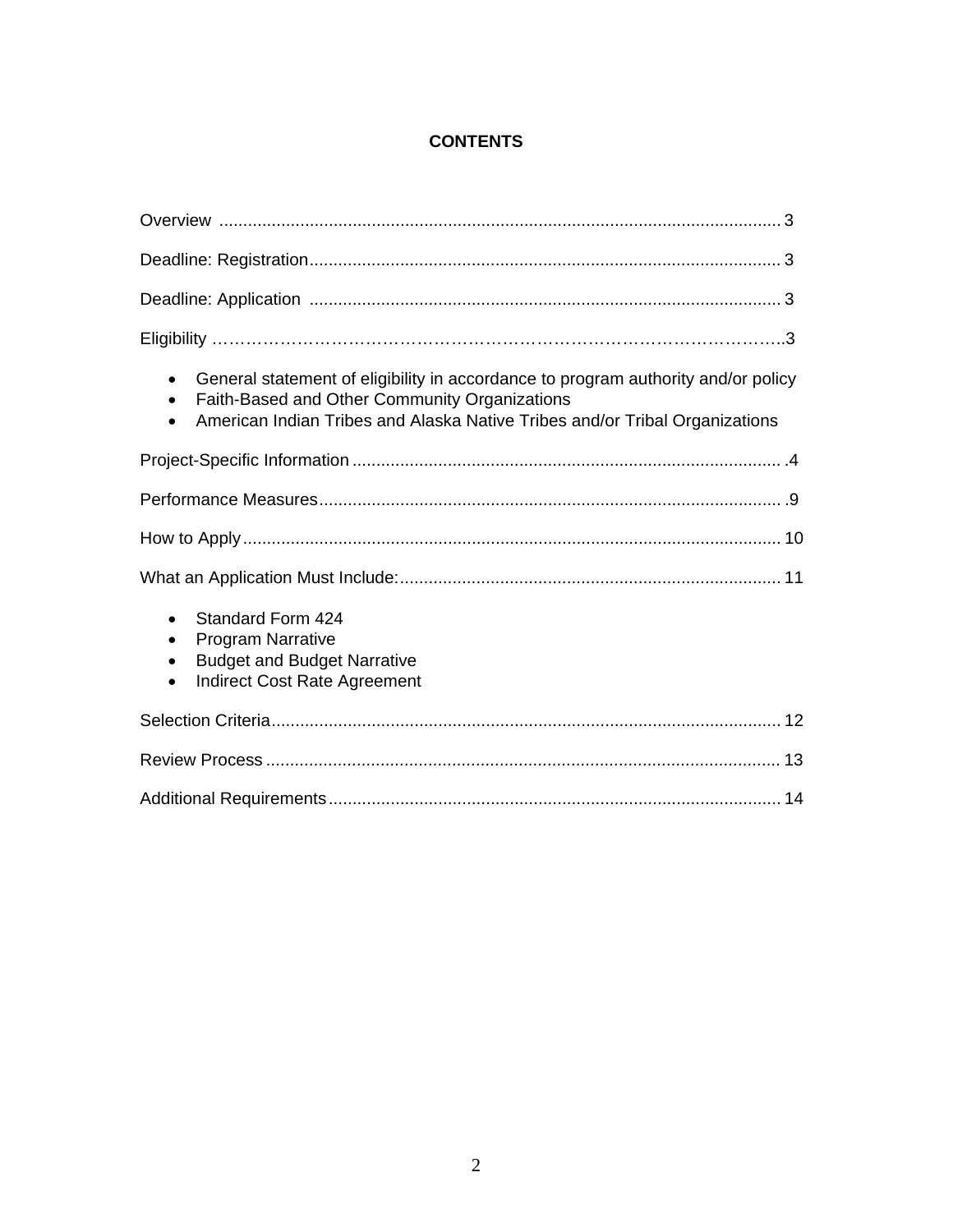# **Design of 2009 National Private Security Survey 16.734**

# **Overview**

The purpose of this award is to provide funding to research, develop, design, and draft three plan options for the implementation the 2009 National Private Security Survey (NPSS). The primary objective of the award is to produce project specifications for this multi-survey data collection on private security officers, which will ultimately serve as the counterpart to the Bureau of Justice Statistics' Law Enforcement Management and Administrative Statistics (LEMAS) collection. The NPSS will provide data on the demographic characteristics, workload, clients, selection, training, and expenditures of a national sample of contract security companies and a stratified national sample of employers of proprietary security officers and investigators across various industries. Under this solicitation, awardees, in cooperation with BJS and experts in the field, will design data collection instruments for both the contract and proprietary sides of the NPSS and will produce three plans for the implementation of the NPSS based on sampling methodologies with ascending levels of sample scope, estimation specificity, and budget. An additional objective of the project is to produce an extensive literature review and secondary analysis of existing sources of data on the private security field in general. BJS anticipates making an initial award for an 8-month period under this solicitation. BJS is authorized to issue this solicitation under the Omnibus Crime Control and Safe Streets Act of 1968, Section 302, as amended (42 USC Section 3732).

# **Deadline: Registration**

Applicants must register with GMS prior to applying. The deadline to register is 5:00 p.m. eastern time on Thursday, May 14, 2009.

## **Deadline: Application**

The due date for applying for funding under this announcement is 5:00 p.m. eastern time, on Thursday, May 14, 2009.

# **Eligibility**

Both for-profit (commercial) and nonprofit organizations may apply for funds. However, consistent with OJP fiscal requirements, for-profit organizations are not allowed to make a profit as a result of this award or to charge a management fee for the performance of this award.

**Faith-Based and Other Community Organizations:** Consistent with Executive Order 13279, dated December 12, 2002, and 28 C.F.R. Part 38, faith-based and other community organizations that statutorily qualify as eligible applicants under DOJ programs are invited and encouraged to apply for assistance awards to fund eligible grant activities. Faith-based and other community organizations will be considered for awards on the same basis as other eligible applicants and, if they receive assistance awards, will be treated on an equal basis with all other grantees in the administration of such awards. No eligible applicant or grantee will be discriminated for or against on the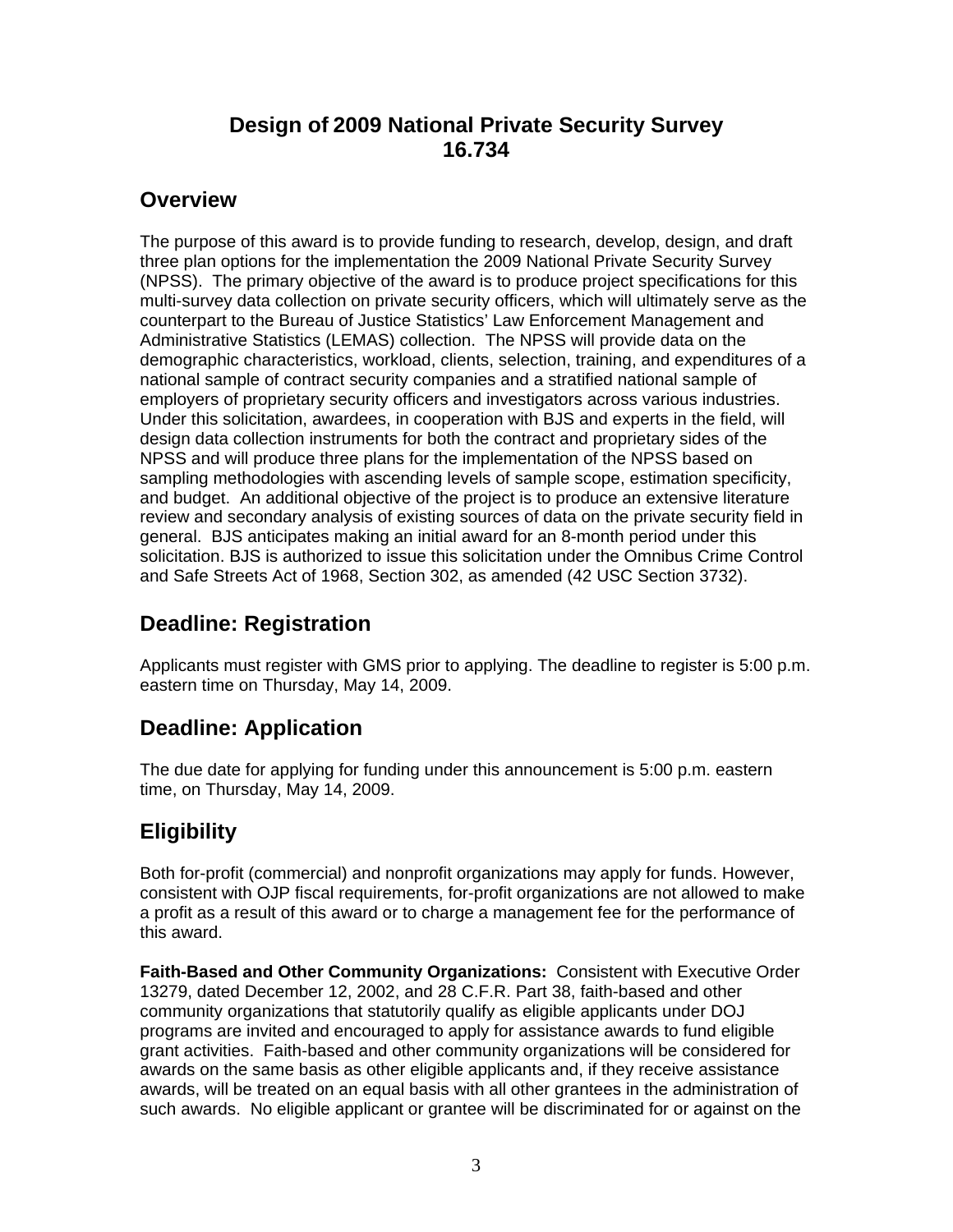basis of its religious character or affiliation, religious name, or the religious composition of its board of directors or persons working in the organization.

Faith-based organizations receiving DOJ assistance awards retain their independence and do not lose or have to modify their religious identity (e.g., removing religious symbols) to receive assistance awards. DOJ grant funds, however, may not be used to fund any inherently religious activity, such as prayer or worship. Inherently religious activity is permissible, although it cannot occur during an activity funded with DOJ grant funds; rather, such religious activity must be separate in time or place from the DOJfunded program. Further, participation in such activity by individuals receiving services must be voluntary. Programs funded by DOJ are not permitted to discriminate in the provision of services on the basis of a beneficiary's religion.

If your organization is a faith-based organization that makes hiring decisions on the basis of religious belief, it may be entitled, under the Religious Freedom Restoration Act, 42 U.S.C. § 2000bb, to receive federal funds and yet maintain that hiring practice, even if the law creating the funding program contains a general ban on religious discrimination in employment. For the circumstances under which this may occur, and the certifications that may be required, please see the section titled, "Funding to Faith-Based Organizations" on the "Other Requirements for OJP Applications" webpage at <http://www.ojp.usdoj.gov/funding/other\_requirements.htm>.

#### **American Indian Tribes and Alaska Native Tribes and/or Tribal Organizations:**

Applicants are limited to for-profit (commercial) organizations, nonprofit organizations, faith-based and community organizations, institutions of higher learning, and consortiums with demonstrated organization and community-based experience working with American Indian and Alaska Native communities, including tribal commercial and nonprofit organizations, tribal colleges and universities, and tribal consortiums.

All tribal applications must be accompanied by a current authorizing resolution of the governing body of the tribal entity or other enactment of the tribal council or comparable government body. If the grant will benefit more than one tribal entity, a current authorizing resolution or other enactment of the tribal council or comparable government body from each tribal entity must be included. If the grant application is being submitted on behalf of a tribal entity, a letter or similar document authorizing the inclusion of the tribal entity named in the application must be included.

Applicants are also encouraged to review the "Civil Rights Compliance" section on the "Other Requirements for OJP Applications" webpage, which can be found at the web address shown above.

## **Project***-***Specific Information**

The private security industry is estimated to be a \$37 to \$50 billion industry. According to estimates from the Bureau of Labor Statistics and the U.S. Census Bureau there are over one million private security guards and over 5,000 private security firms nationwide. Private security officers are charged with protecting many of the nation's critical infrastructure systems, including chemical plants, financial institutions, utility facilities, transportation facilities, educational institutions, and telecommunication centers, as well as a range of public and private spaces from malls and retail stores, to office and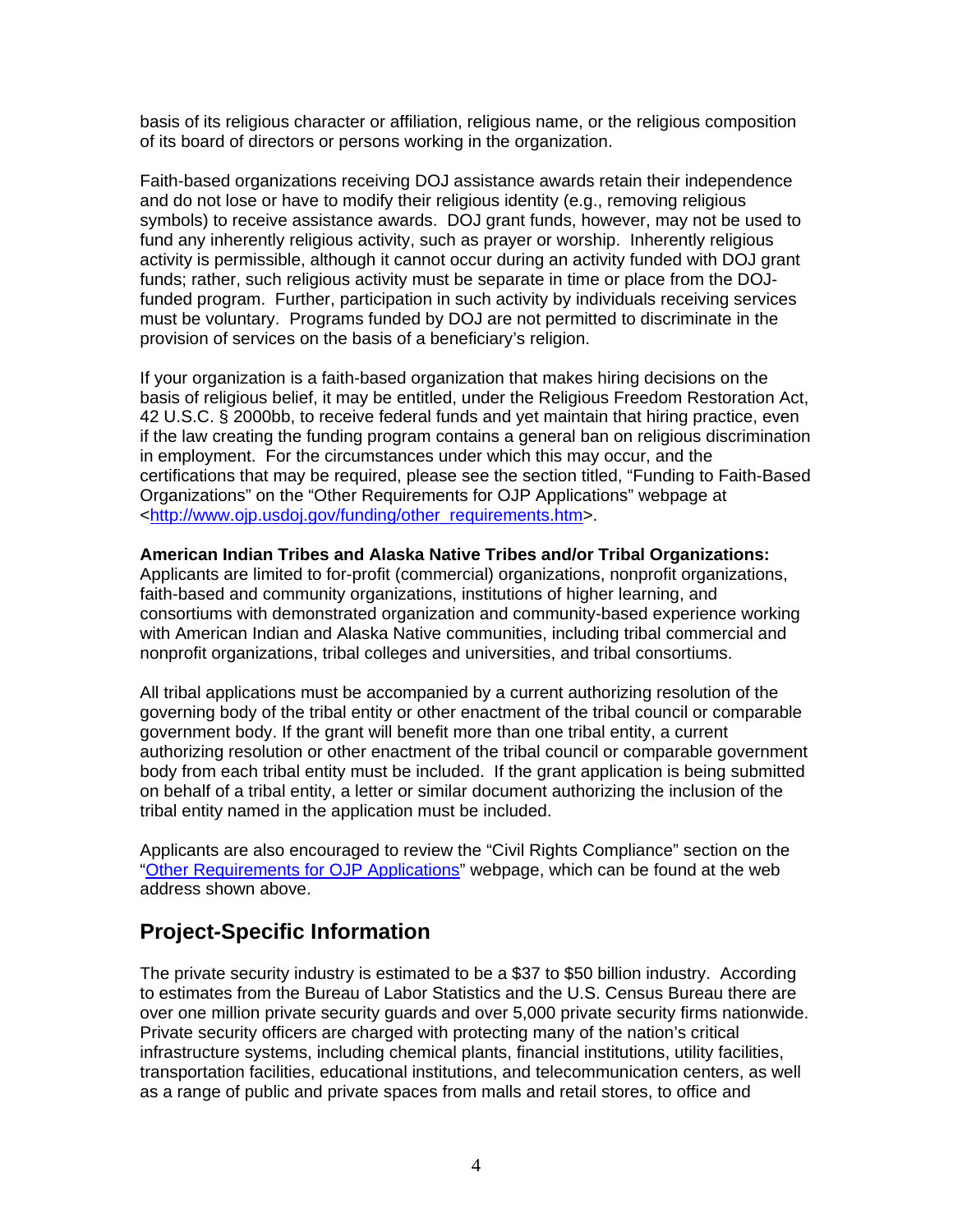governmental buildings and manufacturing plants. Despite such extensive reliance on private security, there is very little national data on the number of private security officers, the demographic characteristics of these officers, the ratios of contract to proprietary or armed to unarmed officers, the clients served, duties performed, or the wages, training, licensing, and selection criteria of these officers.

The design phase of the data collection will require multiple components. First, an indepth analysis of existing sources of data on the private security industry will be conducted. Sources of information include but are not limited to: U.S. Census Bureau, Bureau of Labor Statistics, market research reports, state licensing agencies, professional organizations, state and local training academies, and other articles and works in the area of security, policing, and critical infrastructure protection. The secondary source analysis will provide an overview of the trends, expenditures, scope, and depth of the private security industry as a whole.

The awardee will also be responsible for developing the survey instruments in consultation with BJS and experts in the field and for designing multiple implementation approaches for the NPSS. The NPSS will focus on private security officers, with possible consideration given to the inclusion of private detectives and investigators who perform functions for businesses or corporations.

A private security officer is defined by the Private Security Officer Employment Authorization Act (PSOEAA) as "an individual, other than an employee of a federal, state, or local government, whose primary duty is to perform security services, full or part time, for consideration, whether armed or unarmed and in uniform or plain clothes." It is often the private security officers, both contract and proprietary, who are responsible for directly protecting assets of critical infrastructure and who are expected to be first responders in the case of a national or local emergency. It is estimated that between 50% and 75% of private security officers are employed by contract security firms, while the other 25% to 50% are directly employed by the specific companies for which they provide security services.

According to the Bureau of Labor Statistics, a private detective or investigator "detect[s] occurrences of unlawful acts or infraction of rules in private establishment, or seek[s], examine[s], and compile[s] information for a client." Approximately 34% of investigators are employed by private detective agencies or other security providers and another 36% divided among retail stores, banking and government institutions, and legal service firms. Another 30% of investigators are self-employed and often work on a part-time basis only.<sup>1</sup>

Data on contract security officers will be collected through a survey of contract security firms. Similar to LEMAS, the survey will be administered to all large private security companies (e.g. those with 100 or more officers) and a sample of smaller companies. Data collected will provide a detailed profile of contract security companies and guards in terms of employee selection criteria, education and training requirements, licensing, demographic characteristics, detention, search and arrest activities, use of force incidents, carry and use of firearms, salaries and benefits, rates of retention and

 $\overline{a}$ 

<sup>&</sup>lt;sup>1</sup> Bureau of Labor Statistics, U.S. Department of Labor, *Occupational Outlook Handbook*, 2008-09 Edition, Private Detectives and Investigators, on the Internet at http://www.bls.gov/oco/ocos157.htm (visited *June 04, 2008*).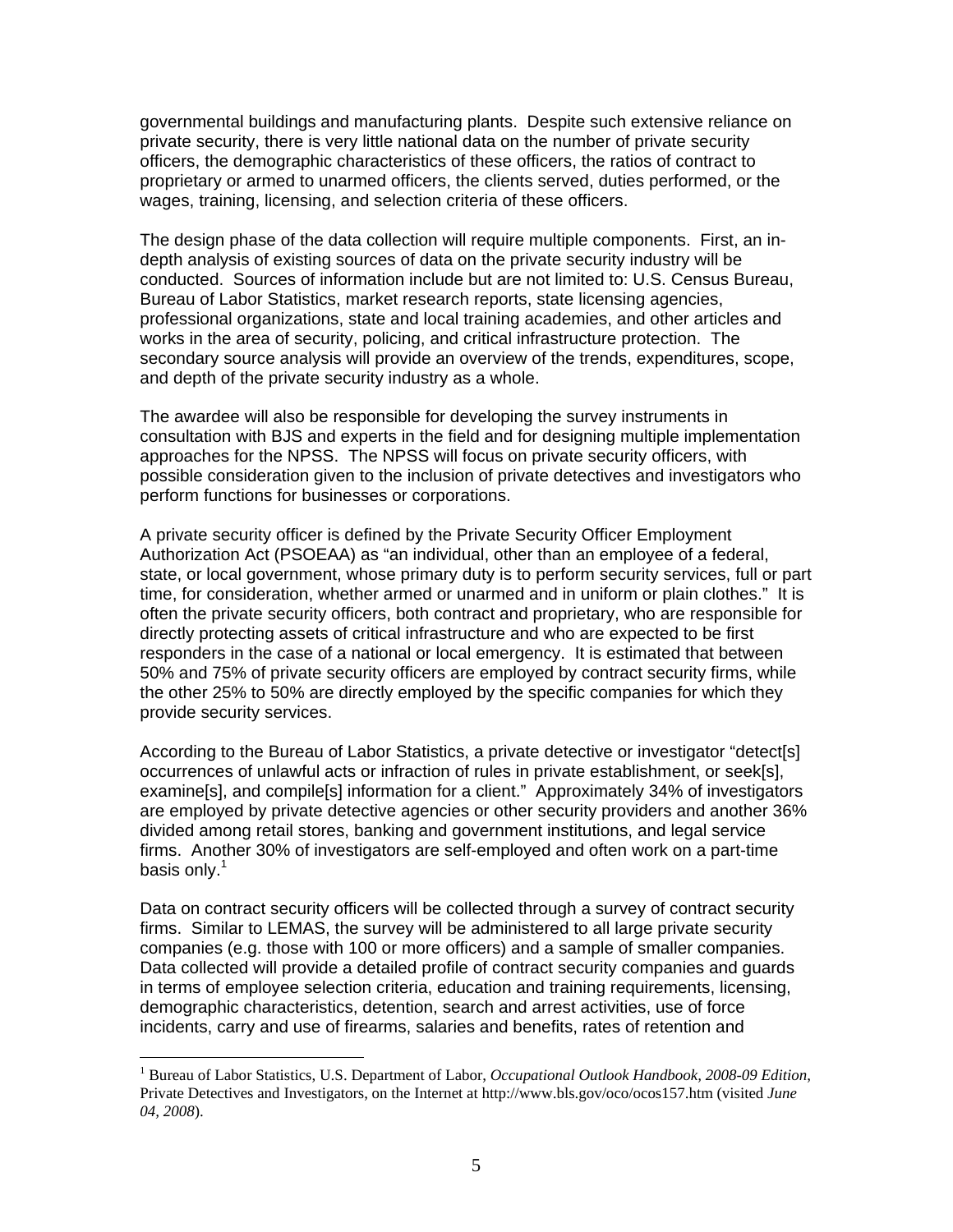turnover, clients served, and annual revenues. In designing the sampling frames and survey methodology, consideration should be given to the need for attaining reliable national estimates with minimal missing data.

Data on proprietary security officers will be collected through a survey focused on large corporations and critical infrastructure facilities that utilize proprietary security officers. Areas to be targeted through this component of the NPSS include, but are not limited to, health care, education, transportation, finance, energy, retail, and manufacturing. Data collected through the proprietary security component of the NPSS will be similar to the contract security survey component to allow for comparison between the two groups. Similar consideration should be given to utilizing various survey methods and to stratifying the sample to provide estimates by industry, population served, company size, geographic location, or other factors.

Gaining cooperation and support for the project from various private security professional organizations is encouraged at the design phase. This project also will be coordinated with other Department of Justice agencies, including the Office of Community Oriented Policing Services, the Bureau of Justice Assistance, and the National Institute of Justice to ensure that survey content is relevant to research programs on law enforcement-private security partnerships implemented through state and local jurisdictions.

#### **Scope of Work**

The objectives of the project are to: (1) conduct a literature review and a secondary analysis of existing sources of data on the private security field in general; (2) organize at least one panel of experts in the field to weigh in on maximizing the utility of a survey of private security officers and achieving an effective data collection program and high response rates; (3) develop sampling frames and survey methodologies for the NPSS, which reflect varying degrees of project scope, sampling specificity, and cost, but are reasonably feasible based on previous BJS data collections, particularly in the area of law enforcement; (4) develop statistical models for assessing the reliability of the proposed sampling frameworks; (5) design two data collection instruments capable of capturing essential data elements, through collaboration with BJS and experts in the field, for the contract and proprietary security components of the NPSS; (6) draft three detailed and feasible implementation plans, including budget, timetable, and strategies for reaching at least an 80% response rate, based on the developed methodology and sampling options, and (7) conduct two field tests, based on the implementation plan selected by BJS, one for each survey instrument, the proprietary and contract security components of the NPSS.

In preparing proposals for this solicitation, applicants are strongly encouraged to review the data collection instruments, datasets, and statistical reports from BJS collections on public law enforcement, available on the BJS website at www.ojp.usdoj.gov/bjs.

The applicant must demonstrate knowledge in the areas of private security, law enforcement, survey research, and sampling methods and will be expected to develop working relationships with private security professional organizations*.*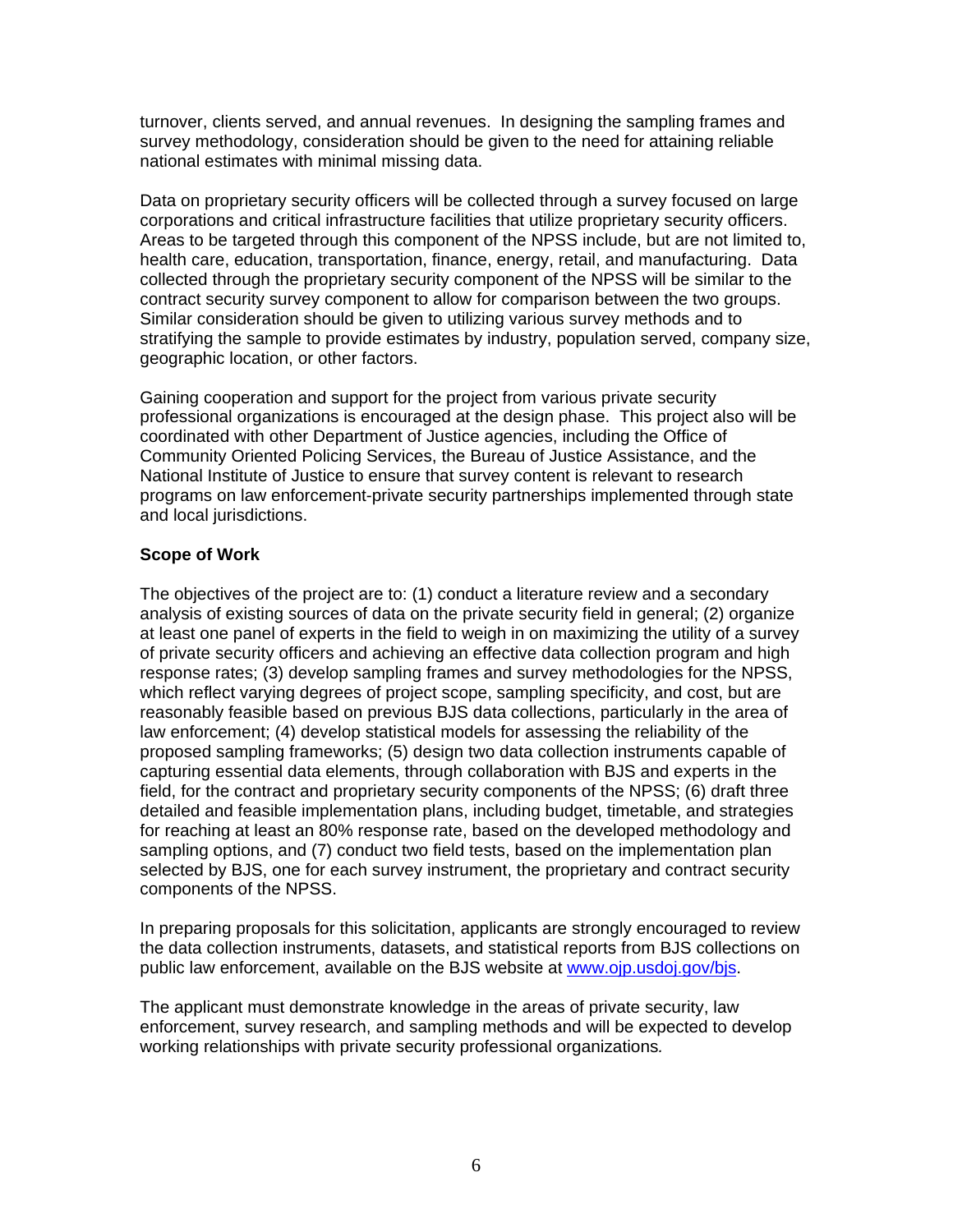The recipient of funds will:

- 1. Develop a detailed timetable for each task in the project. All deliverables are due within eight months. After the BJS project manager has approved the timetable, all work must be completed as scheduled.
- 2. Conduct an in-depth literature review and analysis of extant sources of knowledge of the private security field. This literature review will be delivered to BJS in the form of a document which provides methodologically sound and well explained estimates of the depth and scope of the private security industry as a whole.
- 3. Organize and host at least one meeting of private security experts (to include academic researchers, security professionals, and others) for the purpose of consultation on project scope, gaining support and high-response rates from the private security community, effective data collection strategies, and the development, review, and pretesting of the data collection instruments. The time and place of meeting(s) and potential attendees will be coordinated with and approved by BJS.
- 4. Propose sampling frames and survey methodologies for producing reliable national estimates of the numbers of and data on contract security firms and the private security officers they employ. Statistical models for assessing the reliability of these frameworks should also be developed.
- 5. Propose sampling frames and survey methodologies for producing reliable national estimates of the numbers of and data on companies with proprietary security officers and the officers they employ. Statistical models for assessing the reliability of these frameworks should also be developed.
- 6. Develop two comparable data collection instruments that will obtain information on contract security officers and proprietary security officers. Some of the data elements that should be included in each instrument are:
	- employee selection criteria
	- education and training requirements
	- licensing
	- demographic characteristics
	- search and arrest activities
	- detention powers
	- use of force incidents
	- carry and use of firearms
	- salaries and benefits
	- rates of retention and turnover
	- clients served
	- annual company revenue/expenditures
- 7. Draft three NPSS implementation plans based on the above sampling and survey method options (5, 6) and the views of the expert panel. The implementation plans should provide a range of options based on differences in the scope of the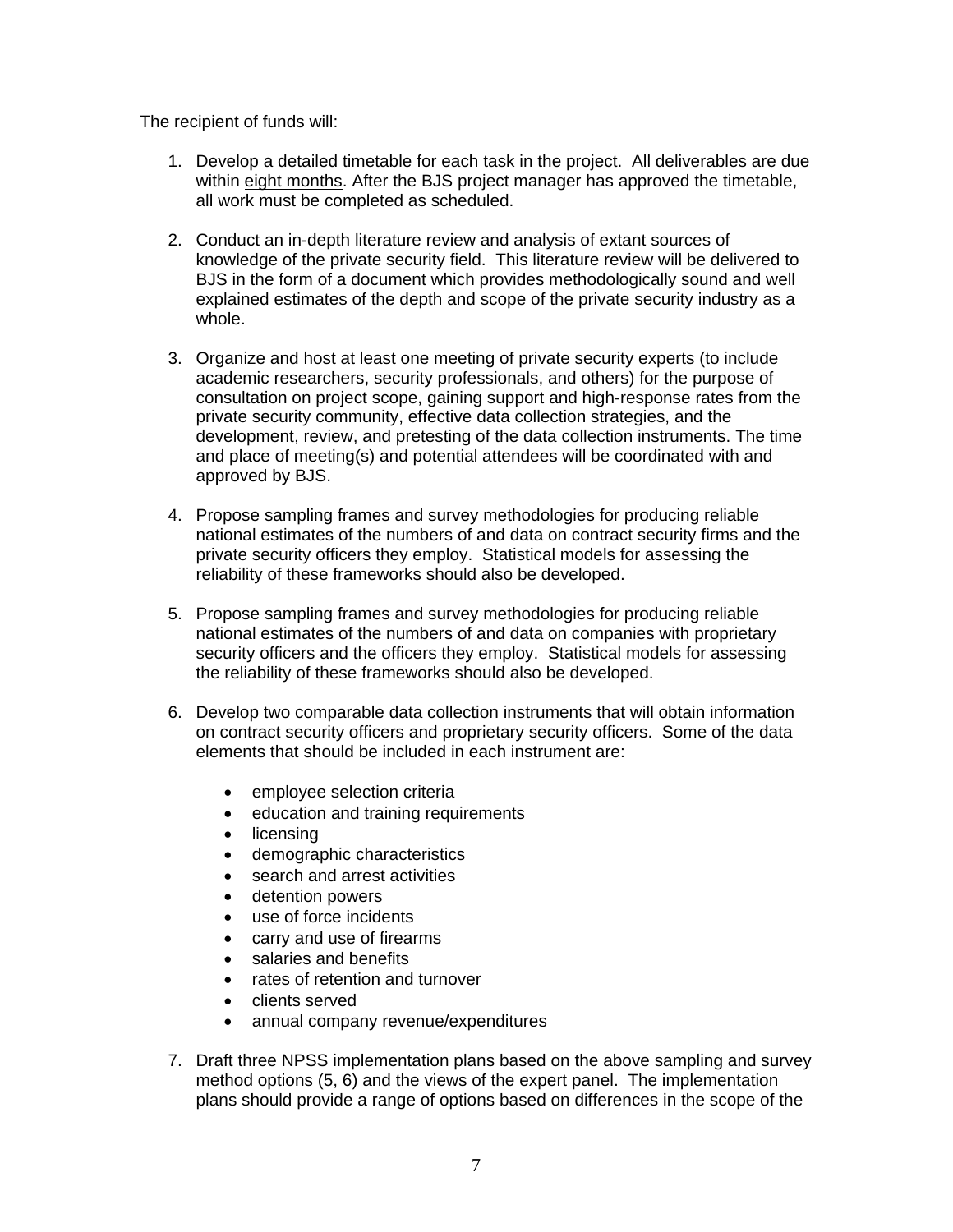project, data collection procedures, and total survey cost all within the realm of feasibility based on prior BJS data collections. The plans will be submitted to the project monitor and will be used for project documentation and approval by the Office of Management and Budget (OMB). Thy should include:

- detailed timetable for implementation and completion
- budget estimations
- data collection instruments capable of obtaining essential data elements
- detailed survey methodology
- sampling frames and respondent lists
- statistical models for testing the reliability of sampling frameworks
- techniques for obtaining at least 80% response rates
- follow-up strategies and techniques for handling item non-response
- 8. Conduct pretests of the survey instruments with nine contract security companies and nine companies on the proprietary side, based on the implementation plan selected by BJS, and allow opportunities for on-site review and comment.

The recipient of funds will be subject to OJP nondisclosure regulations regarding the use and dissemination of data prior to official report release.

### **Funding Information**

All awards are subject to the availability of appropriated funds and any modifications or additional requirements that may be imposed by law. Funding will be made available under a cooperative agreement. BJS anticipates making an initial award for an 8-month period under this solicitation.

*Limitation on Use of Award Funds for Employee Compensation; Waiver:* No portion of any award of more than \$250,000 made under this solicitation may be used to pay any portion of the total cash *compensation* (salary plus bonuses) of any employee of the award recipient whose total cash compensation exceeds 110% of the maximum annual salary payable to a member of the federal government's Senior Executive Service (SES) at an agency with a Certified SES Performance Appraisal System for that year. (The salary table for SES employees is available at www.opm.gov.) This prohibition may be waived at the discretion of the Assistant Attorney General for the Office of Justice Programs. An applicant that wishes to request a waiver should include a detailed justification in the budget narrative for the application. The justification should include: the particular qualification and expertise of the individual, the uniqueness of the service being provided, the individual's specific knowledge of the program or project undertaken with the grant funds and a statement explaining that the individual's salary is commensurate with the regular and customary rate for an individual with her/his qualifications and expertise, and for the work that is to be done.

#### **Match Requirements**

Consistent with established BJS data quality standards, BJS has determined that based on the nature of deliverables, it is not feasible to require the award recipient to contribute money, facilities, or services to carry out the purposes for which the grant is sought. Therefore, there is no match requirement.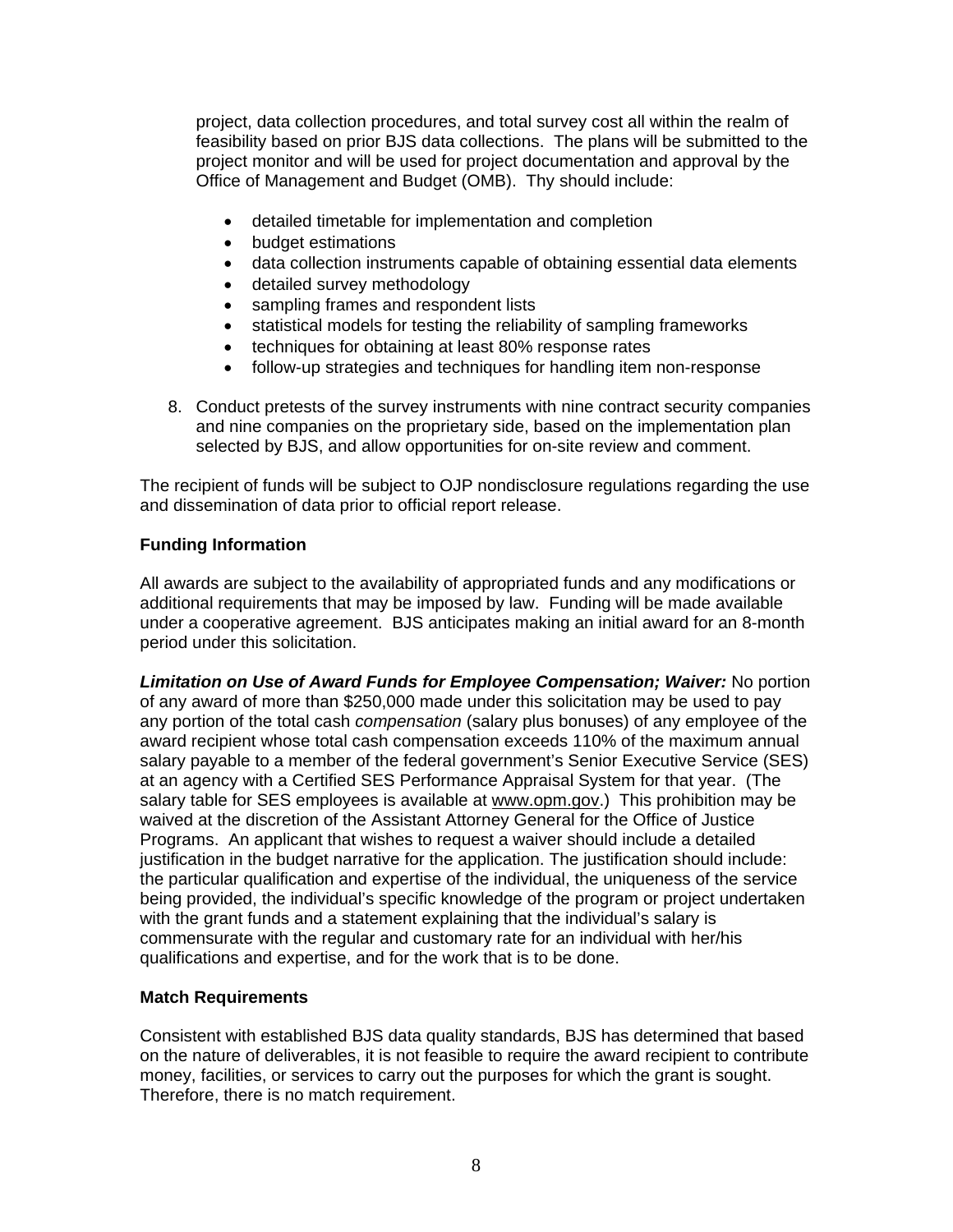# **Performance Measures**

To assist in fulfilling the Department's responsibilities under the Government Performance and Results Act (GPRA), P.L. 103-62, applicants who receive funding under this solicitation must provide data that measures the results of their work. Performance measures for this solicitation are as follows:

| <b>Objective</b>                                                                                                               | <b>Performance Measures</b>                                                                                                                                                                                                                       | <b>Data Grantee Provides</b>                                                                                                                                                                                                                                                                                              |
|--------------------------------------------------------------------------------------------------------------------------------|---------------------------------------------------------------------------------------------------------------------------------------------------------------------------------------------------------------------------------------------------|---------------------------------------------------------------------------------------------------------------------------------------------------------------------------------------------------------------------------------------------------------------------------------------------------------------------------|
| Conduct a literature                                                                                                           | Percent of planned                                                                                                                                                                                                                                | Number of deliverables                                                                                                                                                                                                                                                                                                    |
| review and secondary<br>analysis of existing<br>sources of data on                                                             | deliverables submitted on<br>time.                                                                                                                                                                                                                | submitted on schedule.                                                                                                                                                                                                                                                                                                    |
| the private security<br>field.                                                                                                 | Percent of deliverables<br>(including final reports) that<br>meet BJS's expectations for<br>depth, breadth, scope,<br>quality of study, and<br>pertinence (as determined<br>by BJS).                                                              | Number of deliverables<br>(including final reports) that meet<br>BJS's expectations for depth,<br>breadth, scope and quality of<br>study, and pertinence (As<br>determined by BJS program<br>manager and management).                                                                                                     |
|                                                                                                                                | Successfully complete an<br>in-depth examination of<br>existing sources of data of<br>the trends, expenditures,<br>scope, and depth of the<br>private security industry.                                                                          | Demonstrate that the research<br>includes information about the<br>breadth and depth of private<br>security work in the area of<br>security, policing, and critical<br>infrastructure.                                                                                                                                    |
| Draft implementation<br>plan options for the<br>NPSS.                                                                          | Successfully complete the<br>survey design and<br>implementation plans which<br>will enable BJS to produce<br>reliable nationwide<br>estimates on the numbers<br>and characteristics of<br>contract and proprietary<br>private security officers. | Three feasible implementation<br>plans based on ascending levels<br>of project scope and estimation<br>specificity which include all of<br>the required elements detailed in<br>the Scope of Work.                                                                                                                        |
| Conduct a pretest on<br><b>BJS</b> survey<br>instruments<br>(proprietary and<br>contract security) and<br>implementation plan. | Successfully conduct a<br>pretest to assess the<br>feasibility of collecting data<br>on a national sample of<br>contract private security<br>companies and companies<br>employing proprietary<br>security officers.                               | Demonstrate the viability of each<br>survey instrument (proprietary<br>and contract security) and<br>collection protocol to obtain<br>quality data as indicated by<br>factors such as: minimal number<br>of missing or inconsistent data in<br>data file; minimal post validation<br>follow-up; and 80% response<br>rate. |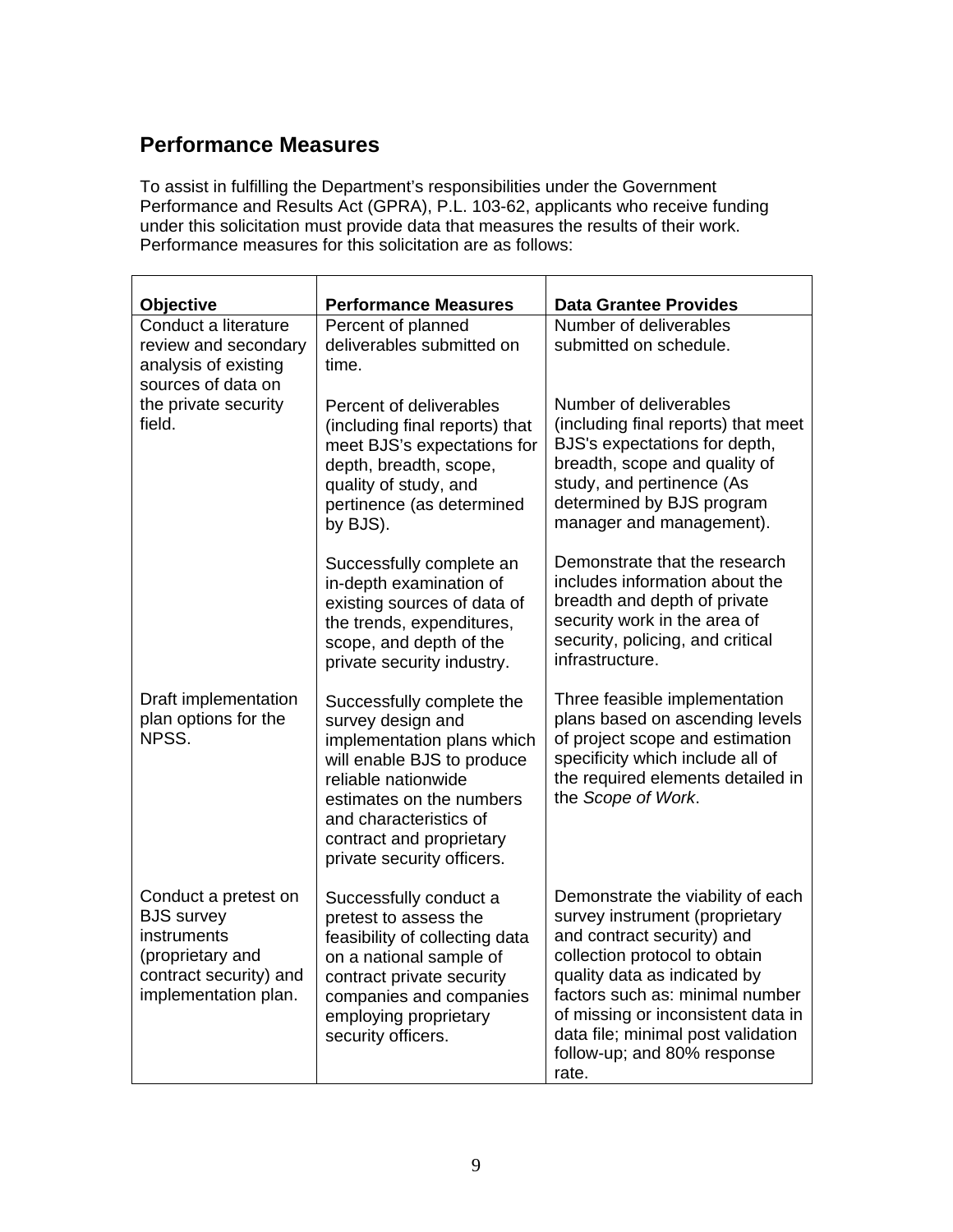# **How to Apply**

**Grants Management System Instructions**. Applications must be submitted through OJP's online Grants Management System (GMS). To access the system, go to https://grants.ojp.usdoj.gov. Applicants should begin the process a few weeks prior to the GMS registration deadline, especially if this is the first time they have used the system. Each application requires a separate GMS registration. For a step-by-step guide, visit http://www.ojp.gov/gmscbt/ and refer to the section entitled "External Overview: Locating & Applying for Funding Opportunities." For additional assistance, call the GMS Help Desk at 1–888–549–9901 from 7:00 a.m. to 9:00 p.m. Eastern Time Monday to Friday.

**Note: OJP will not review any application whose attachments are in Microsoft Vista or Microsoft 2007 format.** Applications submitted via GMS must be in the following formats: Microsoft Word (\*.doc), Word Perfect (\*.wpd), Microsoft Excel (\*.xlm), PDF files (\*.pdf), or Text Documents (\*.txt). GMS is not yet compatible with Vista and cannot yet process Microsoft Word 2007 documents saved in the new default format with the extension ".docx." Please ensure the documents you are submitting are saved using "Word 97-2003 Document (\*.doc)" format. Additionally, GMS does not accept executable file types as application attachments. These disallowed file types include, but are not limited to, the following extensions: ".com," ".bat," ".exe," ".vbs," ".cfg," ".dat," ".db," ".dbf," ".dll," ".ini," ".log," ".ora," ".sys," and ".zip."

CFDA Number: The Catalog of Federal Domestic Assistance (CFDA) number for this solicitation is 16.734, titled "Special Data Collections and Statistical Studies" and the funding opportunity number is 2009-BJS-2128.

A DUNS number is required: The Office of Management and Budget requires that all businesses and nonprofit applicants for Federal funds include a DUNS (Data Universal Numeric System) number in their application for a new award or renewal of an award. Applications without a DUNS number are incomplete. A DUNS number is a unique ninedigit sequence recognized as the universal standard for identifying and keeping track of entities receiving Federal funds. The identifier is used for tracking purposes and to validate address and point of contact information. The DUNS number will be used throughout the grant life cycle. Obtaining a DUNS number is a free, simple, one-time activity. Obtain one by calling 1-866-705-5711 or by applying online at <http://www.dunandbradstreet.com>. Individuals are exempt from this requirement.

**Central Contractor Registration (CCR) is required:** In addition to the DUNS number requirement, OJP requires that all applicants (other than individuals) for federal financial assistance maintain current registrations in the Central Contractor Registration (CCR) database. The CCR database is the repository for standard information about federal financial assistance applicants, recipients, and subrecipients. Organizations that have previously submitted applications via Grants.gov are already registered with CCR, as it is a requirement for Grants.gov registration. Please note, however, that applicants must update or renew their CCR registration at least once per year to maintain an active status. Information about registration procedures can be accessed at www.ccr.gov.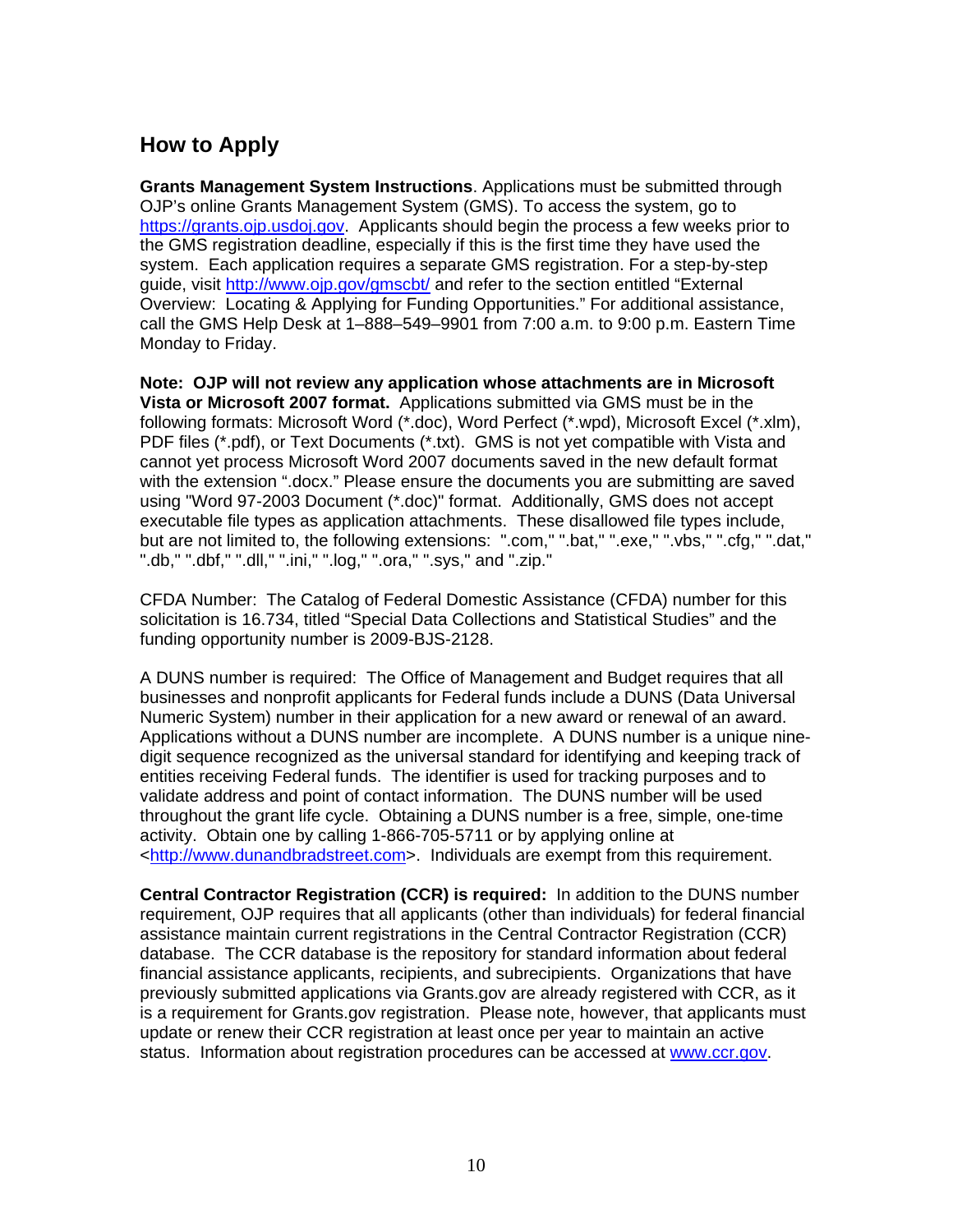## **What an Application Must Include**

When applying for federal funding, applicants must provide the following

**Standard Form 424 Program Narrative Budget and Budget Narrative Indirect Cost Rate Agreement** *(if applicable)* 

- Applicant must complete the Application for Federal Assistance (SF-424), a standard form that most federal agencies use.
- The project narrative should describe activities as discussed in the *Scope of Work* and address the evaluation criteria. The project narrative should contain a detailed time line for project activities, detailed budget, and a demonstrated knowledge of the survey methodology, sampling, and the private security industry.
- The Budget Detail Worksheet may be found through the Internet at <http://www.ojp.usdoj.gov/funding/forms/budget\_detail.pdf>. OJP Standard Forms & Instructions. The OJP Financial Guide, which governs the administration of funds, contains information on allowable costs, methods of payment, audit requirements, accounting systems, and financial records, is available on the OJP website at <http://www.ojp.usdoj.gov/financialguide/index.htm>. If you have any questions, please contact the Office of the Comptroller's Customer Service Center at 1-800-458-0786.
- Applicants that do not have a federally negotiated indirect cost rate and wish to establish one, can submit a proposal to their "cognizant" federal agency. Generally, the cognizant federal agency is the agency that provides the preponderance of direct federal funding. This can be determined by reviewing an organization's schedule of federal financial assistance. If DOJ is your cognizant federal agency, obtain information needed to submit an indirect cost rate proposal at <http://www.ojp.usdoj.gov/funding/pdfs/indirect\_costs.pdf*>*.

#### **Other Attachments**

#### • **Key staff information**.

Information on key staff includes a staff loading chart, by task and contract year, showing the role and number of hours committed for proposed staff; identification of proposed key personnel and their qualifications for the significant functions in this project, along with concise descriptions of the duties each will perform under the grant; and an identification by name of all key personnel with decision-making authority.

#### • **Privacy Certification**

The Privacy Certificate is a funding recipient's certification of compliance with federal regulations requiring confidentiality of information identifiable to a private person, which is collected, analyzed, or otherwise used in connection with an OJP-funded research or statistical activity. The funding recipient's Privacy Certificate includes a description of its policies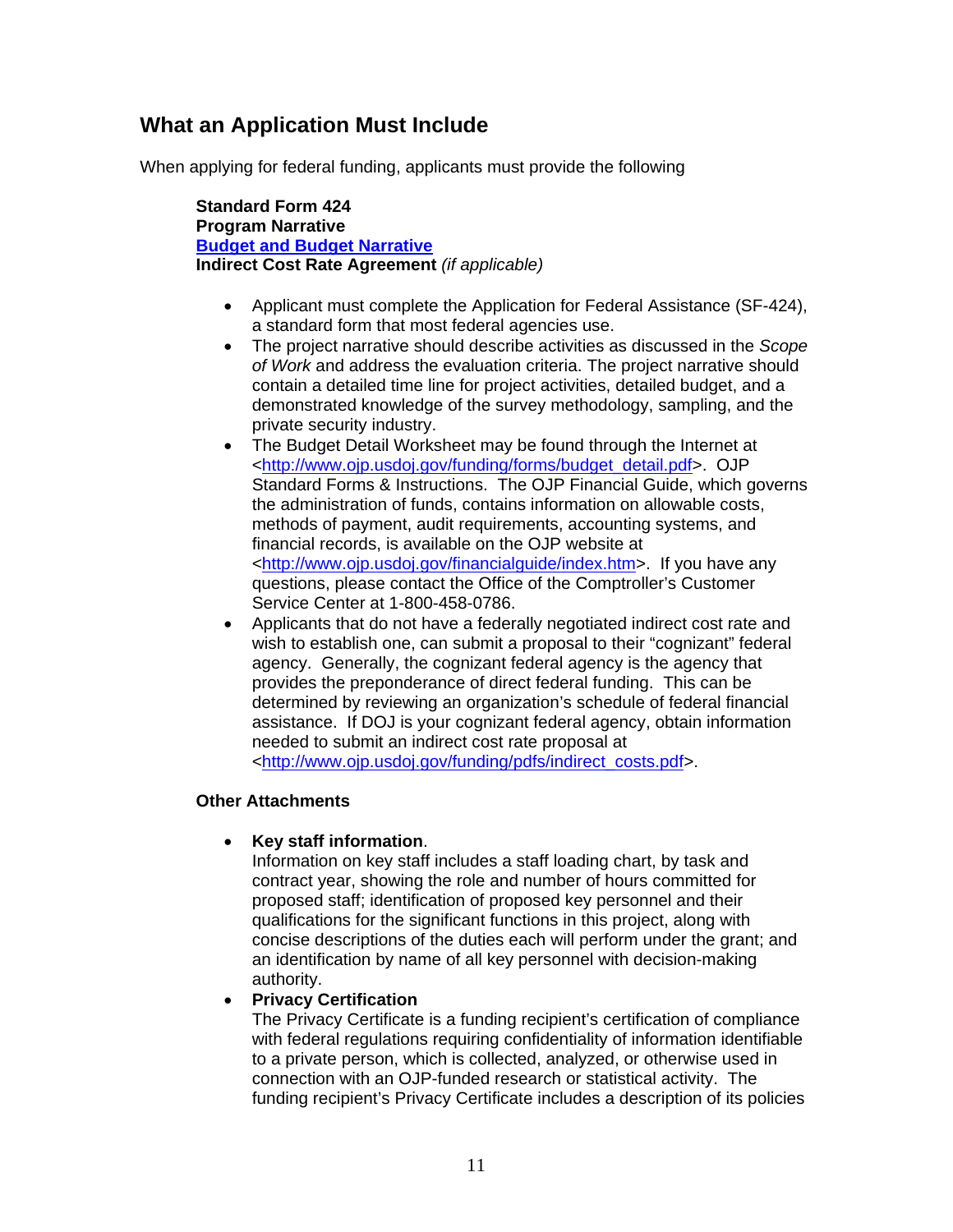and procedures to be followed to protect identifiable data. (A model certificate is located at http://www.ojp.usdoj.gov/bjs/pub/pdf/bjsmpc.pdf).

- **Human Subjects Protection Certification of Compliance.**  BJS requires the funding recipient to submit proper documentation to be used to determine that the research project meets the federal requirements for human subjects protections set forth in 28 CFR Part 46. A model certificate, describing the necessary information to be provided by the funding recipient, can be accessed at http://www.ojp.usdoj.gov/bjs/pub/pdf/bjsssphs.pdf.
- **Assurances and Certifications.** Applicants are required to review, accept, and "sign off" on these assurances and certifications electronically through GMS. Please verify that the name, address, phone number, fax number, and e-mail address of the authorizing official on these online forms are correct.

(1) **Assurances.** The applicant must comply with the assurances in order to receive federal funds under this program. It is the responsibility of the recipient of federal funds to fully understand and comply with these requirements. Failure to comply may result in withholding of funds, termination of the award, or other sanctions.

(2) **Certifications Regarding Lobbying; Debarment, Suspension, and Other Responsibility Matters; and Drug-Free Workplace.** This form commits the applicant to comply with the certification requirements under 28 CFR Part 69, "New Restrictions on Lobbying," and 28 CFR Part 67, "A Government-wide Debarment and Suspension (Nonprocurement) and Government-wide Requirements for a Drug-Free Workplace (Grants)."

## **Selection Criteria**

Proposals should describe the plan and implementation strategies outlined in the *Scope of Work*. Information on staffing levels and qualifications should be included for each task and descriptions of experience relevant to the project. Resumes of the proposed project director and key staff should be submitted with the proposal.

Applications will be reviewed competitively with the final award decision made by the Director of BJS. The applicant will be evaluated on the basis of:

#### **1. Statement of the Program Narrative (10%)**

Content of the proposal and how it addresses the overall goal of the project and the tasks in the *Scope of Work*.

## **2. Project Design and Implementation (30%)**

Demonstrated knowledge of applied survey research, including survey construction, survey methodology, reliability testing, and issues related to sampling and response rates, as well as the ability to pretest research findings.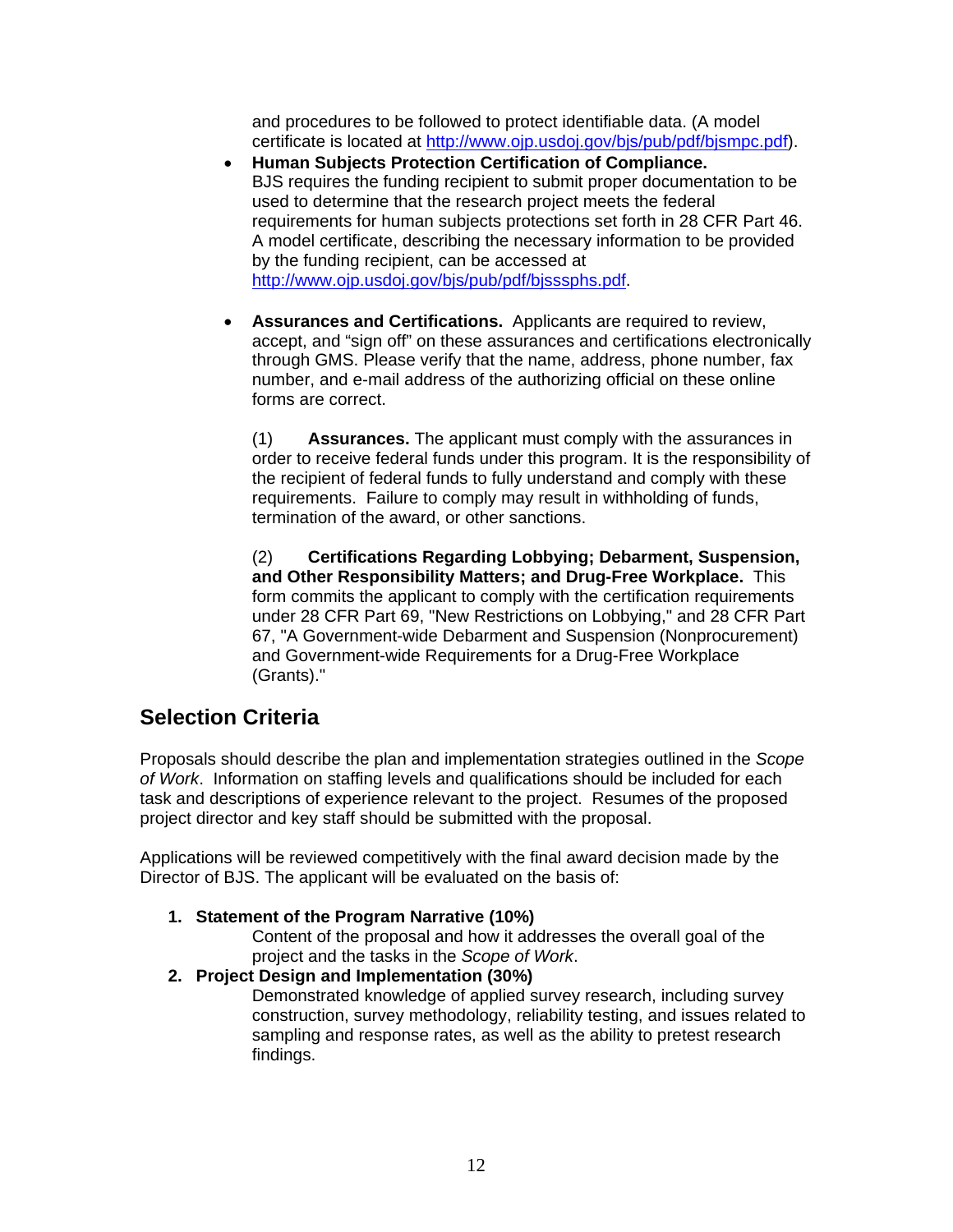#### **3. Capabilities/Competencies (30%)**

Demonstrated capabilities, competencies, and experience in survey design, sample design, and collecting data from a large number of justicerelated agencies or similar entities.

**4. Budget (20%)** 

Demonstrated fiscal, management, staff, and organizational capacity to provide sound management for this project. Applicant should include detailed staff resources and other costs by project tasks

#### **5. Impact/Outcomes and Evaluation (10%)**

Demonstrated ability to develop research designs for complex surveys.

## **Review Process**

OJP is committed to ensuring a standardized process for awarding grants. The Bureau of Justice Statistics reviews the application to make sure that the information presented is reasonable, understandable, measurable, and achievable, as well as consistent with program or legislative requirements as stated in the solicitation.

Peer reviewers will be reviewing the applications submitted under this solicitation as well. The Bureau of Justice Statistics may use either internal peer reviewers, external peer reviewers or a combination of both to review the applications under this solicitation. An external peer reviewer is an expert in the field of the subject matter of a given solicitation who is NOT a current U.S. Department of Justice employee. An internal reviewer is an expert in the field of the subject matter of a given solicitation who is a current U.S. Department of Justice employee. Applications will be screened initially to determine whether the applicant meets all eligibility requirements. Only applications submitted by eligible applicants that meet all other requirements will be evaluated, scored, and rated by a peer review panel. Peer reviewers' ratings and any resulting recommendations are advisory only. In addition to peer review ratings, considerations may include, but are not limited to, underserved populations, strategic priorities, past performance, and available funding.

After the peer review is finalized, the Office of the Chief Financial Officer (OCFO), in consultation with the Bureau of Justice Statistics, conducts a financial review of all potential discretionary awards and cooperative agreements to evaluate the fiscal integrity and financial capability of applicants; examines proposed costs to determine if the budget and budget narrative accurately explain project costs; and determines whether costs are reasonable, necessary, and allowable under applicable federal cost principles and agency regulations. OCFO also reviews the award document and verifies the OJP Vendor Number.

Absent explicit statutory authorization or written delegation of authority to the contrary, all final grant award decisions will be made by the Assistant Attorney General (AAG), who may also give consideration to factors including, but not limited to, underserved populations, strategic priorities, past performance, and available funding when making awards.